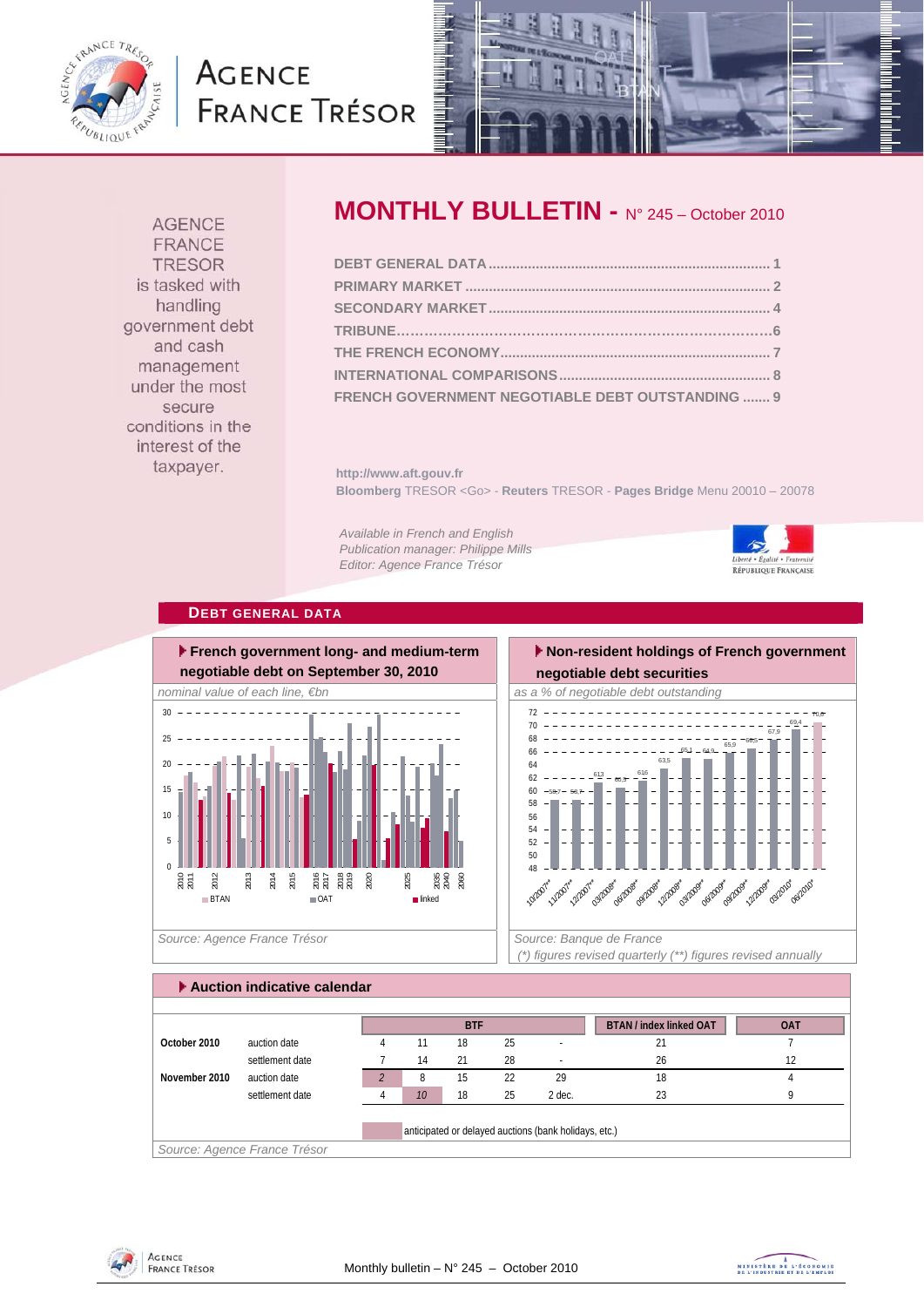### **NEWS Significantly lower net issuance in 2011**

At end-September, Agence France Trésor announced its medium- and long-term financing programme for 2011, projected to be €186 billion after €188 billion in 2010. This marginal decrease was made possible by active debt management, reflected in the buyback, from January to September, of €16 billion worth of securities maturing in 2011 (BTAN and OAT). Buybacks to end-September limited the amount of redemptions in the year ahead to €96.8 billion. Further buybacks of 2011 securities by the end of the year would proportionally reduce the projected figure of €186 billion. The amount of bond issuance net of redemptions is expected to decrease from €105 billion in 2010 to €89 billion in 2011, largely due to the reduction of the budget deficit from €152 billion to €92 billion in 2011. The total public deficit, initially expected to be 8% of GDP in 2010, is now estimated to be 7.7% and the government has confirmed its target of 6% for 2011.

Moreover, BTFs outstanding will diminish by €14.5 billion in 2010, down in comparison with the small increase initially projected. This was made possible by the buyback strategy used for certain securities maturing in 2011, reducing the year-end balance of the Treasury account, and by centralising the cash surpluses of public structures in the single Treasury account, as part of a policy initiated in 2010.

At the start of 2010, BTFs outstanding accounted for 18.6% of total debt outstanding, compared with a forecast of about 16% for the end of the year and less than 15% at end-2011. Like its peers, France has used Treasury bills to cope with the temporary shocks triggered by the crisis. The ongoing economic recovery predictably makes it possible to reduce their weight proportionally.

#### **PRIMARY MARKET**









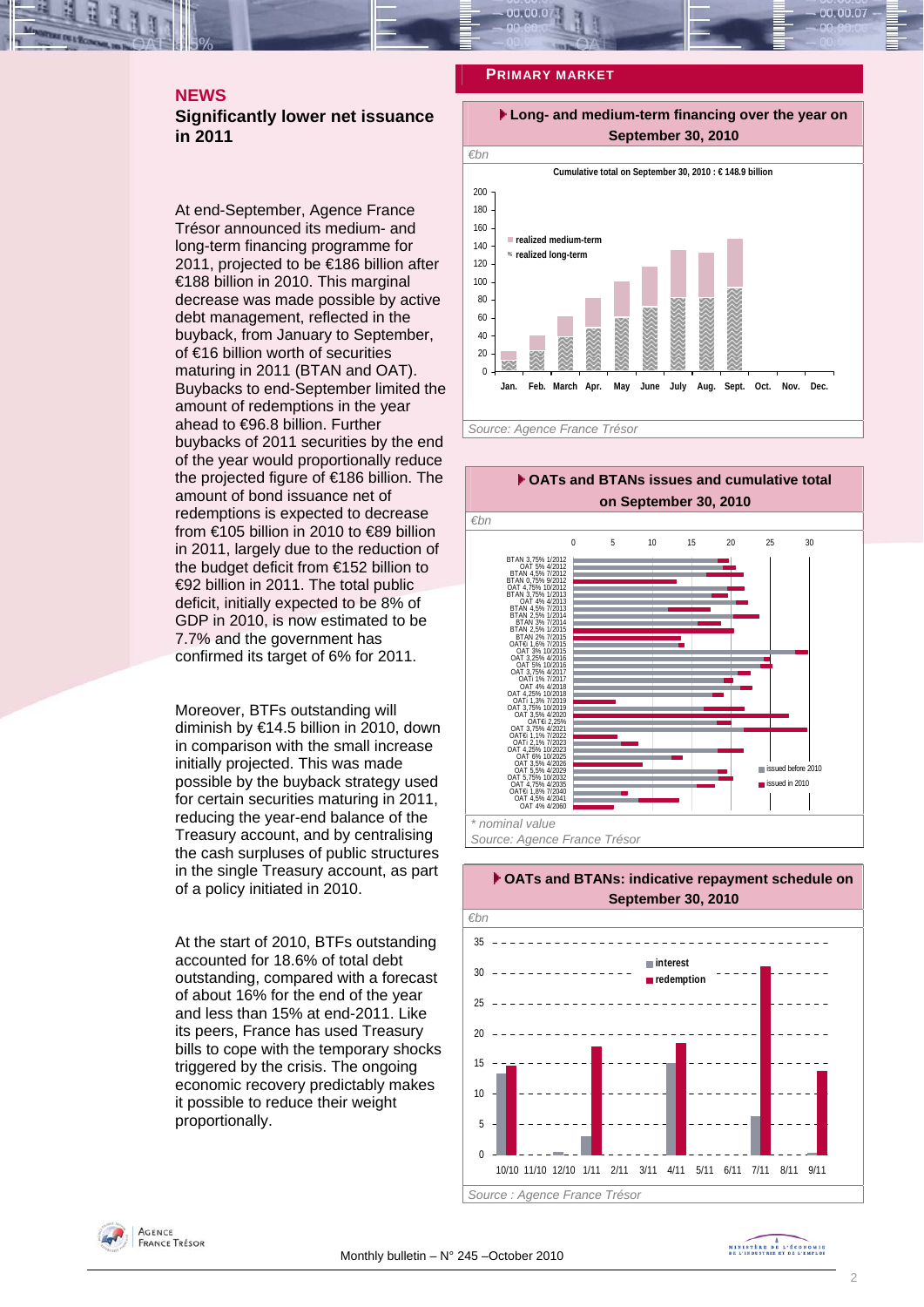

## **OAT and BTAN auctions – September 2010**

|                               | OAT 6 years | OAT 10 years | OAT 16 years        | OAT 31 years | BTAN 2 years | BTAN 3 years        | <b>BTAN 5 years</b> | OATI 9 years | OAT€i 12 years      |
|-------------------------------|-------------|--------------|---------------------|--------------|--------------|---------------------|---------------------|--------------|---------------------|
|                               | 4/25/2016   | 4/25/2020    | 4/25/2026           | 4/25/2041    | 9/20/2012    | 7/12/2013           | 7/12/2015           | 7/25/2019    | 7/25/2022           |
|                               | 3.25%       | 3,50%        | 3,50%               | 4,50%        | 0.75%        | 4.50%               | 2.00%               | 1.30%        | 1.10%               |
| <b>Auction date</b>           | 9/2/2010    | 9/2/2010     | 9/2/2010            | 9/2/2010     | 9/16/2010    | 9/16/2010           | 9/16/2010           | 9/16/2010    | 9/16/2010           |
| Settlement date               | 9/7/2010    | 9/7/2010     | 9/7/2010            | 9/7/2010     | 9/21/2010    | 9/21/2010           | 9/21/2010           | 9/21/2010    | 9/21/2010           |
| Amount announced              |             |              | $< 7.500 - 9.000 >$ |              |              | $< 7,500 - 8,500 >$ |                     |              | $< 1,300 - 1,800 >$ |
| Bid amount                    | 3,455       | 6,270        | 5,095               | 2,580        | 7,385        | 4.452               | 8.113               | 1,539        | 3.540               |
| Amount served                 | 0.685       | 2.895        | 3.970               | 1.330        | 3.148        | 1.012               | 4.313               | 0.470        | 1.328               |
| of which: NCTs before auction | 0.000       | 0.000        | 0.000               | 0.000        | 0.000        | 0.000               | 0.000               | 0.000        | 0.000               |
| NCTs after auction            | 0.000       | 0.000        | 0.000               | 0.000        | 0.062        | 0.000               | 0.030               | 0.000        | 0.174               |
| <b>Total issued amount</b>    | 0.685       | 2.895        | 3.970               | 1.330        | 3.210        | 1,012               | 4.343               | 0.470        | 1.502               |
| Bid-to-cover ratio            | 5.04        | 2,17         | 1.28                | 1.94         | 2.35         | 4.40                | 1.88                | 3.27         | 2.67                |
| Weighted average price        | 107.78%     | 108.01%      | 106.19%             | 125.76%      | 99.66%       | 109.27%             | 100.79%             | 105.04%      | 98.84%              |
| Yield to maturity             | 1.78%       | 2.55%        | 3.00%               | 3.17%        | 0.92%        | 1.12%               | 1.83%               | 0.71%        | 1.21%               |
| Indexation coefficient*       | $\sim$      | $\sim$       | $\sim$              | $\sim$       |              |                     |                     | 1,01400      | 1,01258             |

*Source: Agence France Trésor* 

*€m* 

| <b>BTF auctions - September 2010</b> |            |            |            |            |            |            |            |
|--------------------------------------|------------|------------|------------|------------|------------|------------|------------|
| $\epsilon$ m                         |            |            |            |            |            |            |            |
|                                      | <b>BTF</b> | <b>BTF</b> | <b>BTF</b> | <b>BTF</b> | <b>BTF</b> | <b>BTF</b> | <b>BTF</b> |
|                                      | 1 month    | 2 month    | 3 month    | 4 month    | 6 month    | 9 month    | 1 year     |
| <b>Auction date</b>                  |            |            | 9/6/2010   |            | 9/6/2010   |            | 9/6/2010   |
| Settlement date                      |            |            | 9/9/2010   |            | 9/9/2010   |            | 9/9/2010   |
| Maturity                             |            |            | 12/9/2010  |            | 2/24/2011  |            | 8/25/2011  |
| <b>Total issued amount</b>           |            |            | 4.715      |            | 2,021      |            | 1,576      |
| Weighted average rate                |            |            | 0.351%     |            | 0.435%     |            | 0.550%     |
| <b>Auction date</b>                  |            | 9/13/2010  | 9/13/2010  |            | 9/13/2010  |            | 9/13/2010  |
| Settlement date                      |            | 9/16/2010  | 9/16/2010  |            | 9/16/2010  |            | 9/16/2010  |
| Maturity                             |            | 11/4/2010  | 12/9/2010  |            | 3/24/2011  |            | 8/25/2011  |
| <b>Total issued amount</b>           |            | 1,032      | 4,112      |            | 2,110      |            | 1,546      |
| Weighted average rate                |            | 0,285%     | 0.332%     |            | 0.477%     |            | 0.592%     |
| <b>Auction date</b>                  |            |            | 9/20/2010  |            | 9/20/2010  |            | 9/20/2010  |
| Settlement date                      |            |            | 9/23/2010  |            | 9/23/2010  |            | 9/23/2010  |
| Maturity                             |            |            | 12/23/2010 |            | 3/24/2011  |            | 9/22/2011  |
| <b>Total issued amount</b>           |            |            | 4.006      |            | 2,061      |            | 2,138      |
| Weighted average rate                |            |            | 0.365%     |            | 0,479%     |            | 0,662%     |
| <b>Auction date</b>                  |            |            | 9/27/2010  | 9/27/2010  | 9/27/2010  | 9/27/2010  |            |
| Settlement date                      |            |            | 9/30/2010  | 9/30/2010  | 9/30/2010  | 9/30/2010  |            |
| Maturity                             |            |            | 12/23/2011 | 2/10/2011  | 3/24/2011  | 6/30/2011  |            |
| <b>Total issued amount</b>           |            |            | 4,006      | 1,004      | 2,001      | 1,552      |            |
| Weighted average rate                |            |            | 0,379%     | 0,462%     | 0,507%     | 0,590%     |            |
|                                      |            |            |            |            |            |            |            |
|                                      |            |            |            |            |            |            |            |

*Source: Agence France Trésor* 

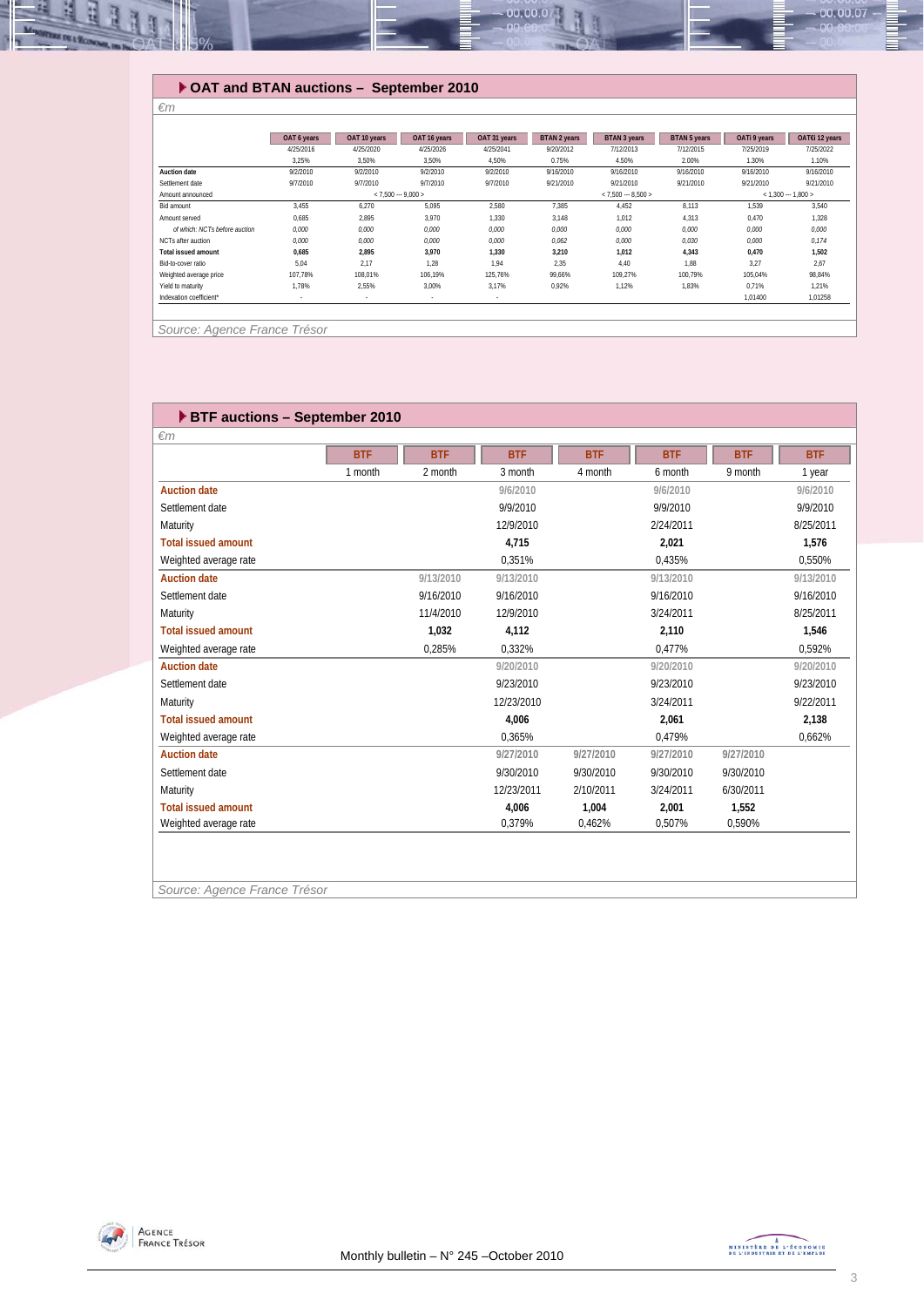

 $00.00.0$ 



*(1) difference between the yield of the OAT 3.75% April 2017 and the yield of the OATi 1% July 2017 (2) difference between the yield of the OAT 4.25% April 2019 and the yield of the OAT€i 2.25% July 2020 (3) difference between the yield of the OAT 5.5% April 2029 and the yield of the OATi 3.4% July 2029 (4) difference between the yield of the OAT 5.75% October 2032 and the yield of the OAT€i 3.15% July 2032* 

non-resident investors

 $00.00.07$ 

french insurance companies french credit institutions UCITS (french money funds) others (french)

| $\varepsilon$ bn                        |          |         |          |         |         |          |          |               |                  |
|-----------------------------------------|----------|---------|----------|---------|---------|----------|----------|---------------|------------------|
|                                         | end      | end     | end      | end     | end     | end      | end      | end of August | end of September |
|                                         | 2003     | 2004    | 2005     | 2006    | 2007    | 2008     | 2009     | 2010          | 2010             |
| Negotiable government debt              |          |         |          |         |         |          |          |               |                  |
| outstanding                             | 788      | 833     | 877      | 877     | 921     | 1,017    | 1,148    | 1,218         | 1,223            |
| OAT                                     | 512      | 552     | 593      | 610     | 641     | 681      | 719      | 792           | 801              |
| <b>BTAN</b>                             | 168      | 184     | 189      | 200     | 202     | 198      | 215      | 220           | 215              |
| <b>BTF</b>                              | 109      | 97      | 95       | 66      | 79      | 138      | 214      | 206           | 206              |
| Swaps outstanding                       | 61       | 61      | 52       | 44      | 42      | 28       | 20       | 17            | 16               |
| Average maturity of the negotiable debt |          |         |          |         |         |          |          |               |                  |
| before swaps                            | 5 years  | 6 years | 6 years  | 7 years | 7 years | 6 years  | 6 years  | 6 years       | 7 years          |
|                                         | 297 days | 79 days | 267 days | 45 days | 51 days | 292 days | 246 days | 353 days      | 8 days           |
| after swaps                             | 5 years  | 6 years | 6 years  | 7 years | 7 years | 6 years  | 6 years  | 6 years       | 6 years          |
|                                         | 235 days | 34 days | 228 days | 16 days | 29 days | 276 days | 233 days | 344 days      | 364 days         |



MINISTRE DE L'ÉCONOMIE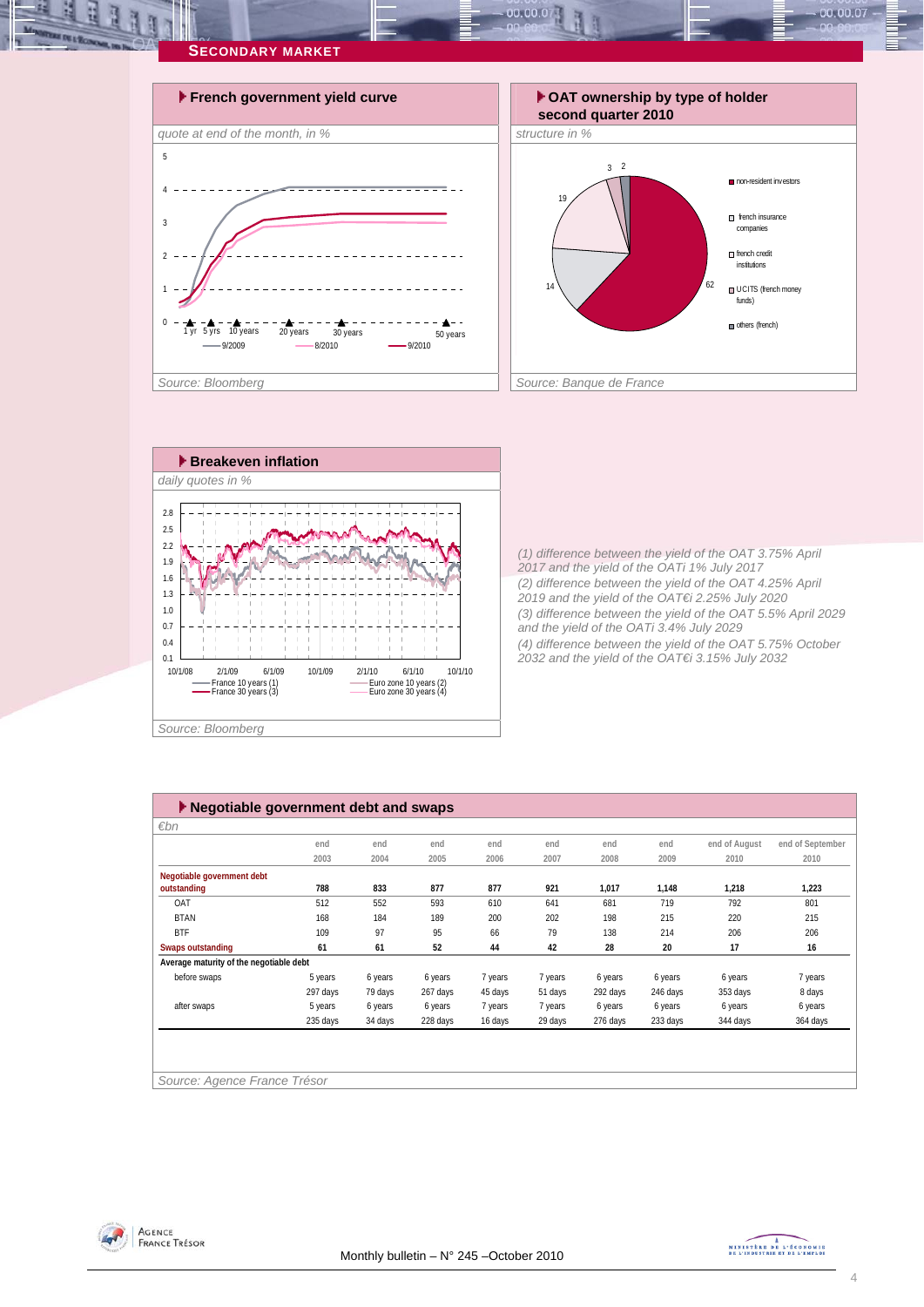

 $00.00.0$ 





MINISTRE DE L'ÉCONOMIE

00.00.07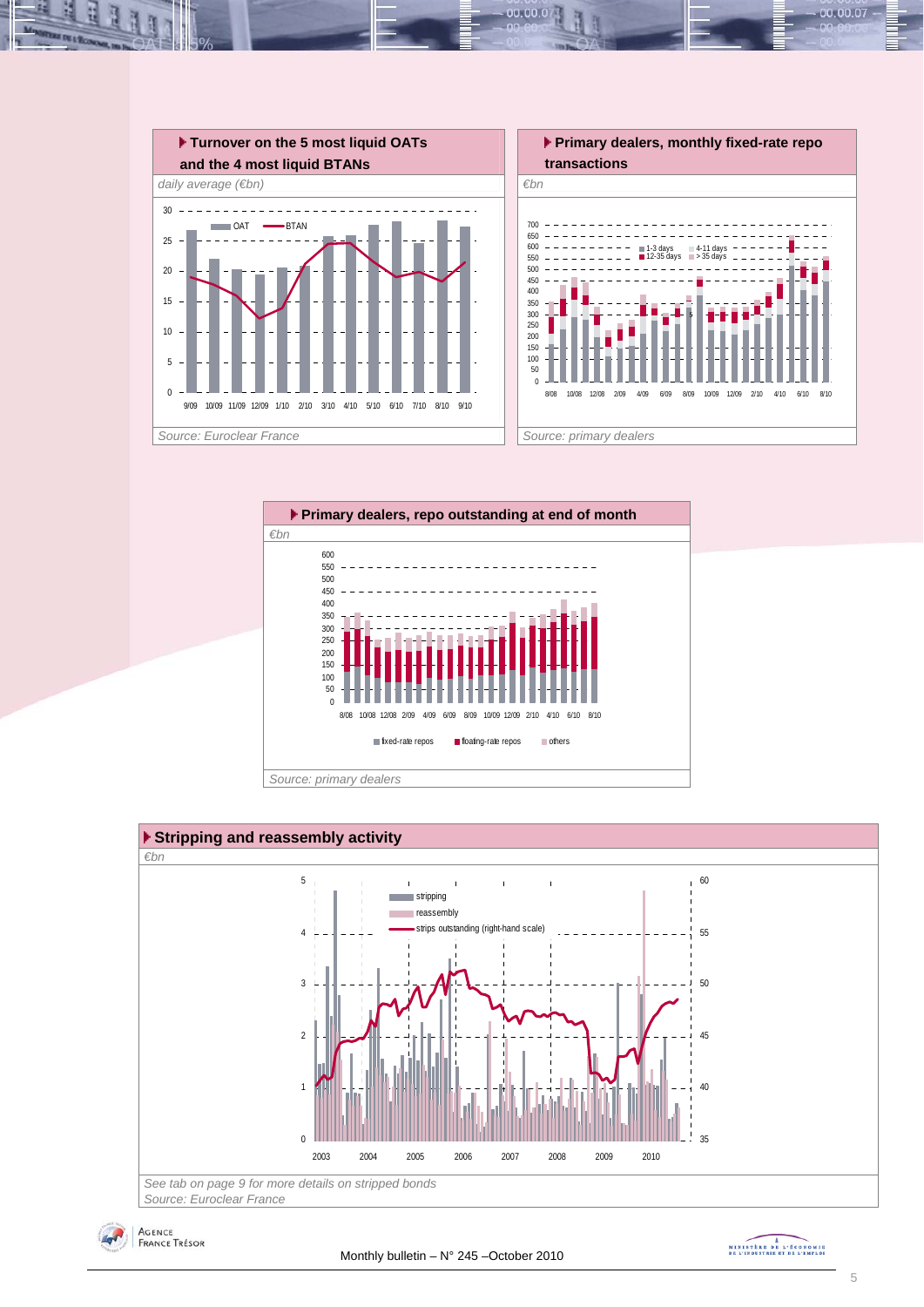# **The nice future of inflation**

**By Laurent Bilke, global inflation strategist, Nomura** 

Inflation remains contained in most developed economies, barring the effect of indirect tax rises. On the latest data, it reached 1.8% in France in September (year-on-year): no deflation in sight, but nothing to make inflation a first rank topic as was the case in the first half of 2008. Public opinion and financial markets have, legitimately, other issues to deal with, a still weak economic recovery or an elevated unemployment to start.

**TRIBUNE** 

However, the economy is not anymore in the situation comparable to the winter 2008-2009 when it



was on verge of the abyss and when the main risk was a Japanese-type deflation. We would be wrong to consider that inflation is not anymore an issue.

An illustration is given by the recent upsurge in agricultural prices. On the global markets, the increase reaches 25% over a year for overall agricultural prices. In the European Union, our indicator of agricultural prices based on data collected by the European Commission points towards a 16% rise at this stage (which compares with a 26% rise at the peak in February 2008, see figure). This shock will feed through to final consumer prices within the next six months, to an extent which remains uncertain at this stage. If the reasons for this upsurge have been very specific (disappointing harvests), the shock reveals a more profound problem: the state of heightened tension in which agricultural markets are at the global level, which was already responsible for the price rise in 2007-2008. The rise in development level in emerging markets causes profound changes in food habits. The Honk Kong Monetary Authority recently calculated that a 10% rise in consumption is associated with an 11.5% increase in meat consumption in China, versus 1.1% in the United States. In addition, one has to consider the rise in new uses of agricultural products, such as biofuel. Against this background of profound changes in demand, the supply adjustment comes only with some lag and with some hesitations and some prices volatility seems inevitable. Overall, our analysis concludes that the world economy could face a durable, multiyear, upsurge in raw agricultural prices (The coming surge in food prices, Nomura, September 2010). Such a shock would not be negligible for the inflation outlook: let us keep in mind that in 2008, food prices contributed by about 1 percentage point to headline inflation.

Looking back to the domestic determinants, a still weak economy limits the inflation risk. But the relationship between economic activity and inflation is especially hard to read at the current juncture. Indeed, potential output and potential growth could have been negatively impacted on by the malfunctioning in the credit chain for instance. In an extreme case, if a central bank tries to stimulate the economy to bring it back to its pre-crisis growth path, it could face serious difficulties to achieve it in a durable way, but if in the process it overestimates the negative output gap, what it can durably achieve is to generate inflation. We are not there yet, but some central banks seem to express a preference for taking the risk of "doing too much", over the risk of "not doing enough". Good or bad is another discussion, but in the meantime this is an upside of the inflation risk.

Inflation is not exactly about to experience an upsurge comparable with 2007-2008, but now we consider that there even more reasons to be worried by an inflation rebound at this stage than by the deflation risk.

*NB: this Agence France Trésor forum offers economists an opportunity to express their personal opinion. Thus, the above article strictly reflects the author's view, and should not be construed as expressing the viewpoints of Agence France Trésor or the Ministry of the Economy, Industry and Employment.* 

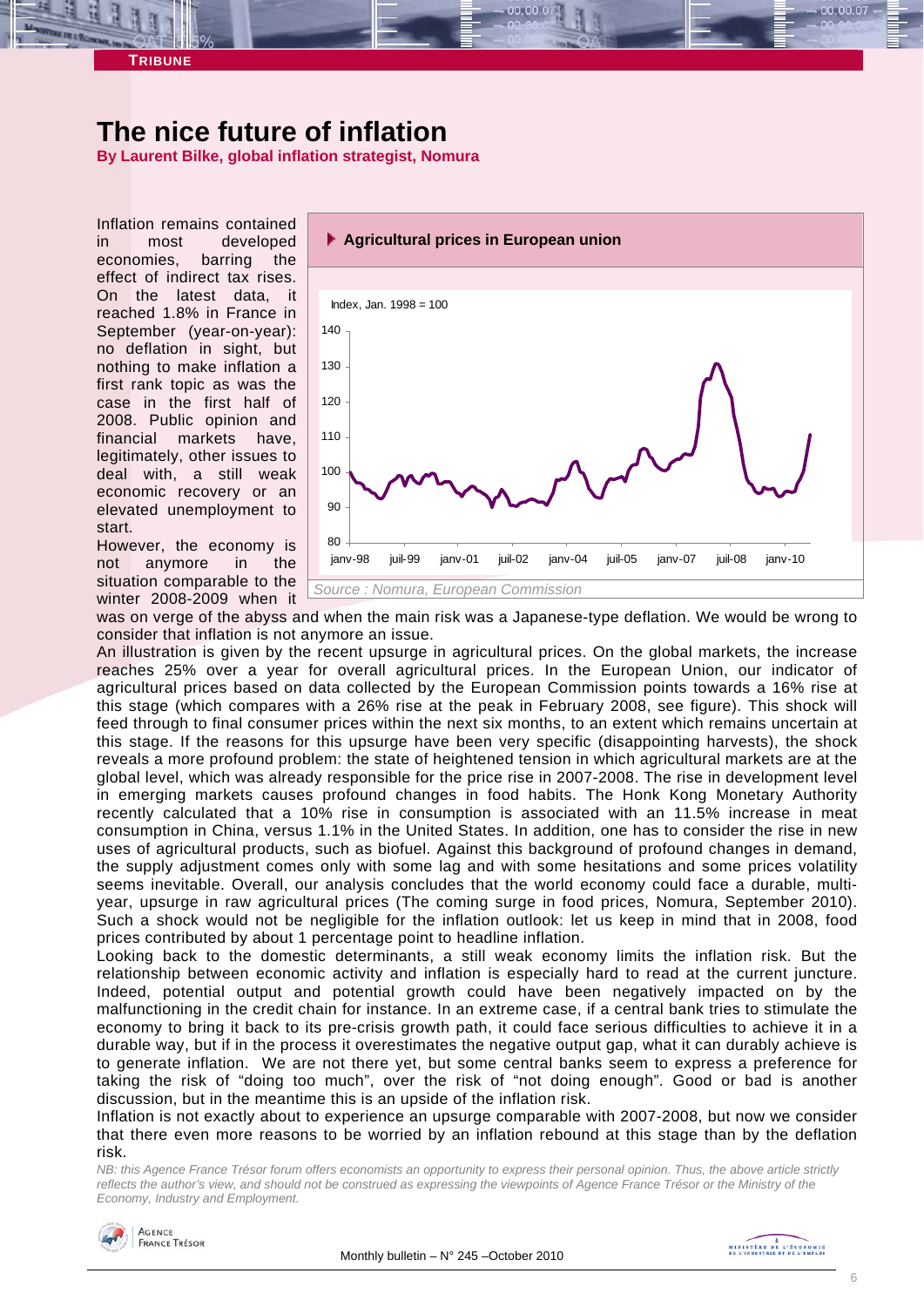| $\blacktriangleright$ Macro-economic forecast |        |      |  |  |  |  |  |  |  |  |
|-----------------------------------------------|--------|------|--|--|--|--|--|--|--|--|
|                                               |        |      |  |  |  |  |  |  |  |  |
| 2009                                          | 2010   | 2011 |  |  |  |  |  |  |  |  |
| $-2.6$                                        | 1.5    | 2.0  |  |  |  |  |  |  |  |  |
| 0.6                                           | 1.4    | 1,7  |  |  |  |  |  |  |  |  |
| $-8.0$                                        | $-0.9$ | 5.5  |  |  |  |  |  |  |  |  |
| $-12.4$                                       | 8.9    | 7.6  |  |  |  |  |  |  |  |  |
| $-10.7$                                       | 7,1    | 6,7  |  |  |  |  |  |  |  |  |
| 0.1                                           | 1.5    | 1.5  |  |  |  |  |  |  |  |  |
|                                               |        |      |  |  |  |  |  |  |  |  |
|                                               |        |      |  |  |  |  |  |  |  |  |

#### *Execent economic indicators*

| Industrial output*, year-on-year       | 3.2%          | 8/2010     |
|----------------------------------------|---------------|------------|
| Household consumption*, year-on-year   | 1.2%          | 8/2010     |
| Unemployment rate (ILO)                | 9.7%          | 6/2010     |
| Consumer prices, year-on-year          |               |            |
| all items                              | 1.6%          | 9/2010     |
| all items excluding tobacco            | 1.5%          | 9/2010     |
| Trade balance, fob-fob, sa             | $-4.9$ FUR bn | 8/2010     |
| ×.                                     | $-4.4$ FUR bn | 7/2010     |
| Current account balance, sa            | $-4.0$ FUR bn | 8/2010     |
| ٠                                      | $-2.1$ EUR bn | 7/2010     |
| 10-year constant maturity rate (TEC10) | 2.66%         | 09/30/2010 |
| 3-month interest rate (Euribor)        | 0.892%        | 09/30/2010 |
| EUR/USD                                | 1.268         | 09/30/2010 |
| FUR / JPY                              | 107.07        | 09/30/2010 |
|                                        |               |            |

00.00.07

Source: Ministry of the Economy, Industry and Employment | | \*manufactured goods –

*Source: Insee; Ministry of the Economy, Industry and* 

*Employment; Banque de France* 





| ► Government budget monthly position                                |          |           |          |                     |           |  |  |  |  |  |  |  |
|---------------------------------------------------------------------|----------|-----------|----------|---------------------|-----------|--|--|--|--|--|--|--|
| €bn                                                                 |          |           |          |                     |           |  |  |  |  |  |  |  |
|                                                                     |          |           |          | end of August level |           |  |  |  |  |  |  |  |
|                                                                     | 2008     | 2009      | 2008     | 2009                | 2010      |  |  |  |  |  |  |  |
| General budget                                                      |          |           |          |                     |           |  |  |  |  |  |  |  |
| balance                                                             | -56,99   | $-129.91$ | $-46.04$ | $-96,41$            | $-100,60$ |  |  |  |  |  |  |  |
| revenue                                                             | 291,12   | 237.22    | 184.47   | 141.53              | 169.53    |  |  |  |  |  |  |  |
| expenditure                                                         | 348,11   | 367,13    | 230,51   | 237,94              | 270,13    |  |  |  |  |  |  |  |
| Balance of special                                                  |          |           |          |                     |           |  |  |  |  |  |  |  |
| Treasury accounts                                                   | 0.72     | $-8.12$   | $-21.29$ | $-30.94$            | $-21.54$  |  |  |  |  |  |  |  |
| General budget                                                      |          |           |          |                     |           |  |  |  |  |  |  |  |
| outturn                                                             | $-56.27$ | $-138.03$ | $-67,33$ | $-127,36$           | $-122,13$ |  |  |  |  |  |  |  |
|                                                                     |          |           |          |                     |           |  |  |  |  |  |  |  |
|                                                                     |          |           |          |                     |           |  |  |  |  |  |  |  |
|                                                                     |          |           |          |                     |           |  |  |  |  |  |  |  |
| Source: Ministry of the Budget, Public Accounts and State<br>Reform |          |           |          |                     |           |  |  |  |  |  |  |  |
| for more information: http://www.budget.gouv.fr/                    |          |           |          |                     |           |  |  |  |  |  |  |  |



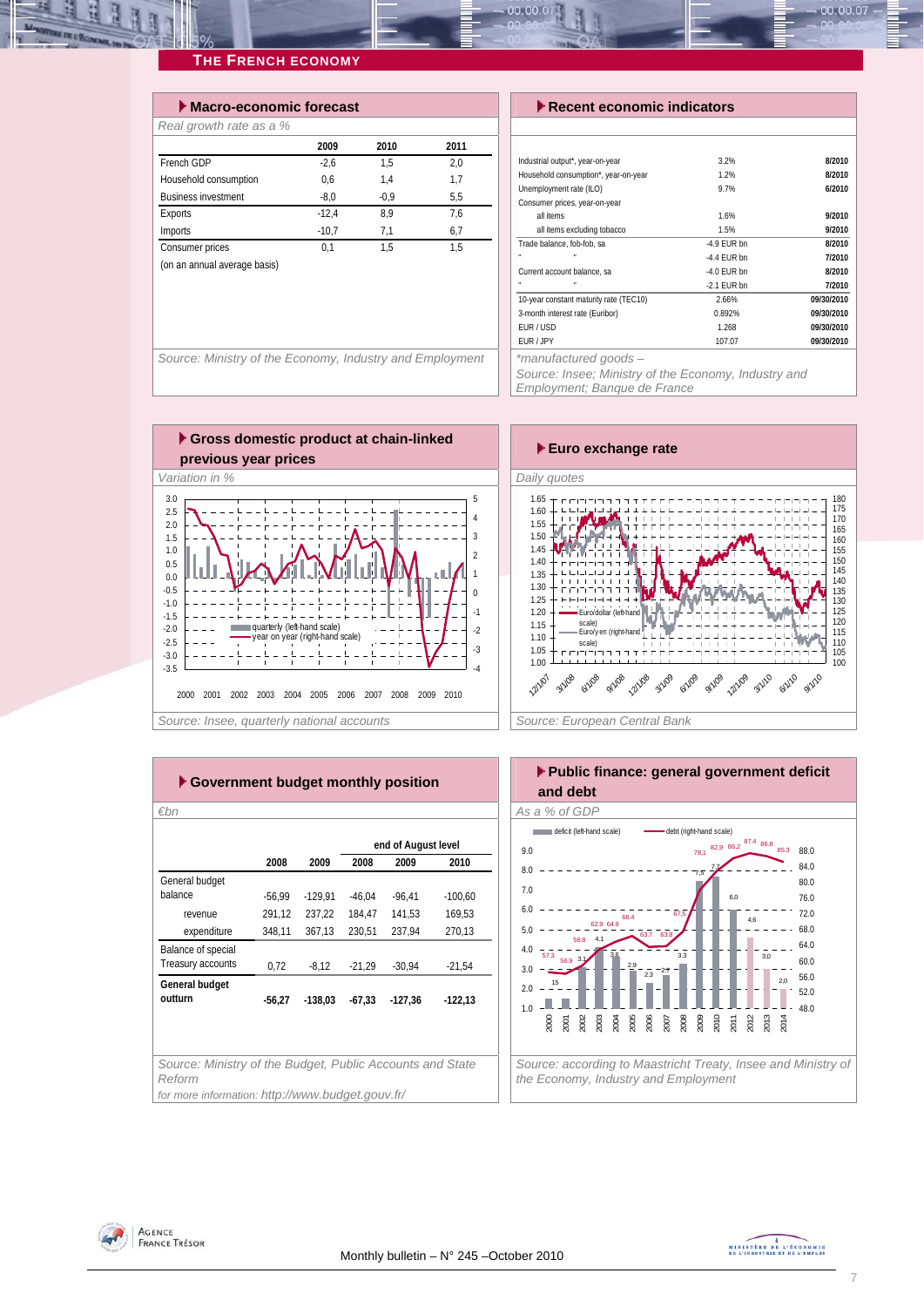|    | ▶ Timetable for the release of French economic indicators |    |                                                          |  |  |  |  |  |  |  |
|----|-----------------------------------------------------------|----|----------------------------------------------------------|--|--|--|--|--|--|--|
|    | October 2010                                              |    | November 2010                                            |  |  |  |  |  |  |  |
|    | Foreign trade in August                                   | 9  | Central government budget: statement at end of September |  |  |  |  |  |  |  |
| 8  | Central government budget: statement at end of August     | 9  | Foreign trade in September                               |  |  |  |  |  |  |  |
| 11 | Industrial output in August                               | 9  | Industrial investments: Quaterly October survey          |  |  |  |  |  |  |  |
| 12 | Balance of payments in August                             | 10 | Industrial output in September                           |  |  |  |  |  |  |  |
| 13 | Consumer prices: index for September                      | 10 | Consumer prices: index for October                       |  |  |  |  |  |  |  |
| 21 | Industrial trends: monthly survey for October             | 12 | National quarterly accounts: first results Q3-2010       |  |  |  |  |  |  |  |
| 22 | Industrial trends: quaterly survey for October            | 15 | Balance of payments in September                         |  |  |  |  |  |  |  |
| 26 | Job seekers in September                                  | 16 | Payroll employment: provisional results Q3-2010          |  |  |  |  |  |  |  |
| 26 | New building starts in September                          | 26 | Household consumption of manufactured goods in October   |  |  |  |  |  |  |  |
| 26 | Household confidence survey: September survey             | 26 | Job seekers in October                                   |  |  |  |  |  |  |  |
| 27 | Household consumption of manufactured goods in September  | 30 | New building starts in October                           |  |  |  |  |  |  |  |
| 28 | Industrial producer prices: September index               | 30 | Sales of new dwelling units: Q3-2010                     |  |  |  |  |  |  |  |
|    |                                                           | 30 | Industrial producer prices: October index                |  |  |  |  |  |  |  |
|    | Harmonized index of consumer prices - Eurozone (Eurostat) |    |                                                          |  |  |  |  |  |  |  |
|    | Index for September: October 15                           |    |                                                          |  |  |  |  |  |  |  |

00.00.0

#### **INTERNATIONAL COMPARISONS**

*Index for October: November 16* 







00.00.07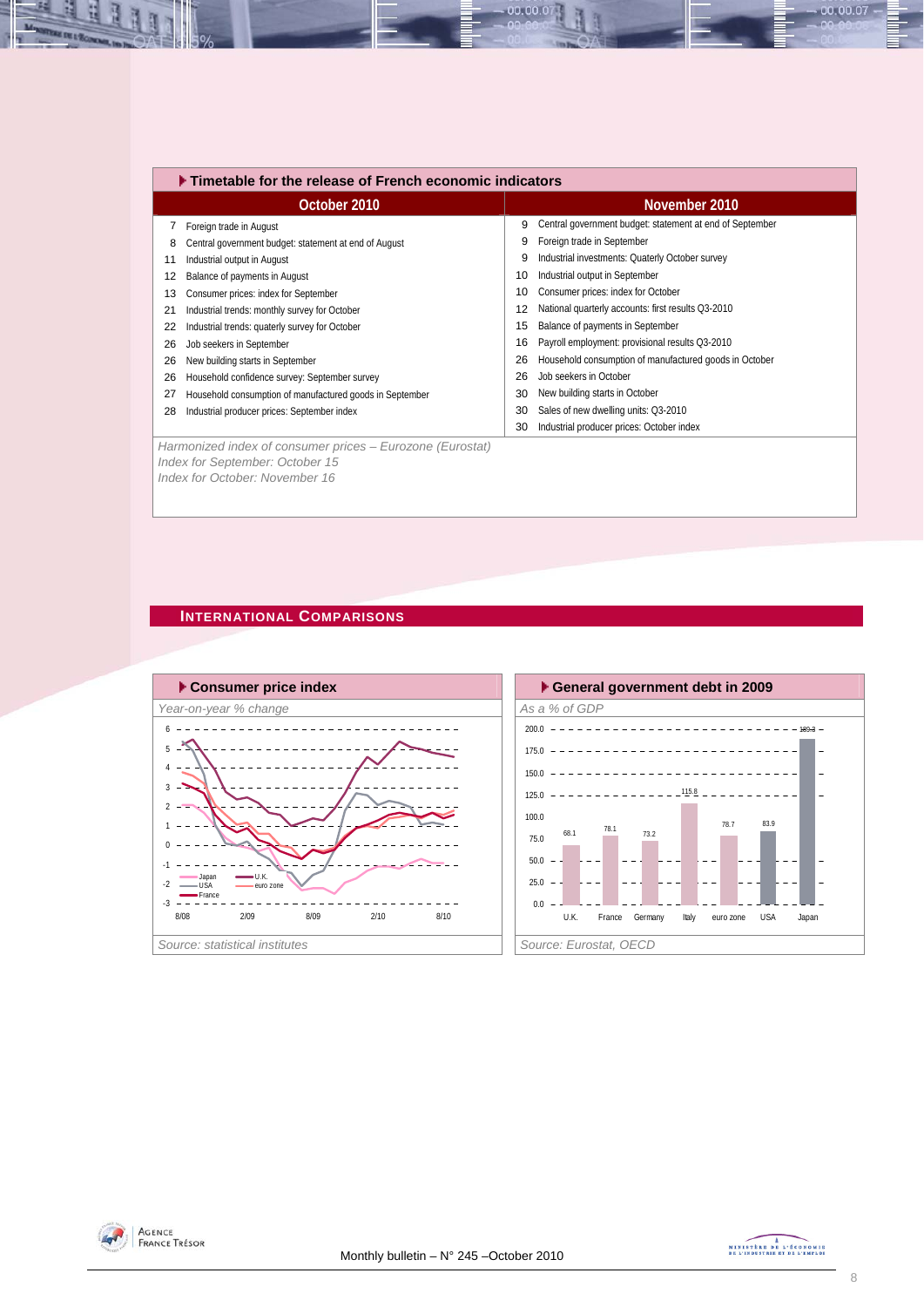#### **FRENCH GOVERNMENT NEGOTIABLE DEBT OUTSTANDING -** *DETTE NEGOCIABLE DE L'ETAT*

 $00.00.07$ 

#### **OAT au 30 septembre 2010** */ fungible Treasury bonds at September 30, 2010*

| En euros                                    |                                                                                                                                                                                                                                                                                                                                                                                                                                                                                                                                                                                                              |                                  |                                                                       |                |                              |                                             |                                                            |                                                  |                          |                                                        |                           |
|---------------------------------------------|--------------------------------------------------------------------------------------------------------------------------------------------------------------------------------------------------------------------------------------------------------------------------------------------------------------------------------------------------------------------------------------------------------------------------------------------------------------------------------------------------------------------------------------------------------------------------------------------------------------|----------------------------------|-----------------------------------------------------------------------|----------------|------------------------------|---------------------------------------------|------------------------------------------------------------|--------------------------------------------------|--------------------------|--------------------------------------------------------|---------------------------|
| <b>CODE ISIN</b><br><b>Euroclear France</b> | Libellé de l'emprunt /<br>Bond                                                                                                                                                                                                                                                                                                                                                                                                                                                                                                                                                                               | Encours / Outstanding            | Coefficient d'indexation / Valeur nominale/<br>indexation coefficient | face value     | démembre<br>/stripped        | <b>CODE ISIN</b><br><b>Euroclear France</b> | Libellé de l'emprunt /<br><b>Bond</b>                      | Encours / Outstanding                            | / indexation coefficient | Coefficient d'indexation<br>Valeur nominale/face value | démembré<br>/ stripped    |
|                                             | Échéance 2010                                                                                                                                                                                                                                                                                                                                                                                                                                                                                                                                                                                                | 14 594 023 618                   |                                                                       |                |                              |                                             | Échéance 2020                                              | 50 046 953 250                                   |                          |                                                        |                           |
| FR0000187023                                | OAT 5,5% 25 octobre 2010                                                                                                                                                                                                                                                                                                                                                                                                                                                                                                                                                                                     | 14 594 023 618                   |                                                                       |                | 398 000 000                  | FR0010854182                                | OAT 3,5% 25 avril 2020                                     | 27 318 000 000                                   |                          |                                                        | 369 000 000               |
|                                             | Échéance 2011                                                                                                                                                                                                                                                                                                                                                                                                                                                                                                                                                                                                | 48 528 152 392                   |                                                                       |                |                              | FR0010050559                                | OATEi 2,25% 25 juillet 2020                                | 22 728 953 250<br>(1)                            | 1,13787                  | 19 975 000 000                                         | $\sqrt{ }$                |
| FR0000570731                                | OAT 6,5% 25 avril 2011                                                                                                                                                                                                                                                                                                                                                                                                                                                                                                                                                                                       | 18 401 445 710                   |                                                                       |                | 466 000 000                  |                                             | Échéance 2021                                              | 29 677 000 000                                   |                          |                                                        |                           |
| FR0010094375                                | OATi 1,6% 25 juillet 2011                                                                                                                                                                                                                                                                                                                                                                                                                                                                                                                                                                                    | 14 471 820 350 (1)               | 1,11605                                                               | 12 967 000 000 | $\theta$                     | FR0010192997                                | OAT 3,75% 25 avril 2021                                    | 29 677 000 000                                   |                          |                                                        | 258 000 000               |
| FR0000187874                                | OAT 5% 25 octobre 2011                                                                                                                                                                                                                                                                                                                                                                                                                                                                                                                                                                                       | 15 654 886 332                   |                                                                       |                | 124 000 000                  |                                             | Échéance 2022                                              | 6 832 643 240                                    |                          |                                                        |                           |
| FR0000188328                                | Échéance 2012<br>OAT 5% 25 avril 2012                                                                                                                                                                                                                                                                                                                                                                                                                                                                                                                                                                        | 64 733 265 923<br>20 576 110 580 |                                                                       |                | 177 000 000                  | FR0000571044<br>FR0010899765                | OAT 8,25% 25 avril 2022<br>OATEI 1,1% 25 juillet 2022      | 1 243 939 990<br>5 588 703 250 (1)               | 1,01153                  | 5 525 000 000                                          | 771 000 000<br>$\sqrt{ }$ |
| FR0000188013                                | OAT€i 3% 25 juillet 2012                                                                                                                                                                                                                                                                                                                                                                                                                                                                                                                                                                                     | 17 042 335 080 (1)               | 1,17582                                                               | 14 494 000 000 | $\mathbf 0$                  |                                             | Échéance 2023                                              | 40 618 155 883                                   |                          |                                                        |                           |
| FR0000188690                                | OAT 4,75% 25 octobre 2012                                                                                                                                                                                                                                                                                                                                                                                                                                                                                                                                                                                    | 21 629 122 924                   |                                                                       |                | 124 000 000                  | FR0000571085                                | OAT 8,5% 25 avril 2023                                     | 10 606 195 903                                   |                          |                                                        | 6 771 000 000             |
| FR0000570780                                | OAT 8,5% 26 décembre 2012                                                                                                                                                                                                                                                                                                                                                                                                                                                                                                                                                                                    | 5 485 697 339                    |                                                                       |                |                              | FR0010585901                                | OATi 2,1% 25 juillet 2023                                  | 8 508 959 980 (1)                                | 1,04366                  | 8 153 000 000                                          |                           |
|                                             | Échéance 2013                                                                                                                                                                                                                                                                                                                                                                                                                                                                                                                                                                                                | 60 404 920 028                   |                                                                       |                |                              |                                             |                                                            |                                                  |                          |                                                        |                           |
| FR0000188989                                | OAT 4% 25 avril 2013                                                                                                                                                                                                                                                                                                                                                                                                                                                                                                                                                                                         | 22 032 183 879                   |                                                                       |                | 292 000 000                  | FR0010466938                                | OAT 4,25% 25 octobre 2023<br>Échéance 2025                 | 21 503 000 000<br>13 856 928 118                 |                          |                                                        | 200 000 000               |
| FR0000188955                                | OATi 2,5% 25 juillet 2013                                                                                                                                                                                                                                                                                                                                                                                                                                                                                                                                                                                    | 17822978470 (1)                  | 1,13393                                                               | 15 717 882 471 | $\Omega$                     | FR0000571150                                | OAT 6% 25 octobre 2025                                     | 13 856 928 118                                   |                          |                                                        | 3 069 000 000             |
| FR0010011130                                | OAT 4% 25 octobre 2013                                                                                                                                                                                                                                                                                                                                                                                                                                                                                                                                                                                       | 20 549 757 679                   |                                                                       |                | 205 000 000                  |                                             | Échéance 2026                                              | 8 660 000 000                                    |                          |                                                        |                           |
|                                             | Échéance 2014                                                                                                                                                                                                                                                                                                                                                                                                                                                                                                                                                                                                | 38 988 724 224                   |                                                                       |                |                              | FR0010916924                                | OAT 3.5% 25 avril 2026                                     | 8 660 000 000                                    |                          |                                                        | 127 000 000               |
| FR0010061242                                | OAT 4% 25 avril 2014                                                                                                                                                                                                                                                                                                                                                                                                                                                                                                                                                                                         | 20 334 752 234                   |                                                                       |                | 418 000 000                  |                                             | Échéance 2028                                              |                                                  |                          |                                                        |                           |
| FR0010112052                                | OAT 4% 25 octobre 2014                                                                                                                                                                                                                                                                                                                                                                                                                                                                                                                                                                                       | 18 653 971 990                   |                                                                       |                | 195 000 000                  | FR0000571226                                |                                                            | 17 092 946<br>17 092 946 (3)                     |                          | 46 232 603                                             |                           |
|                                             | Échéance 2015                                                                                                                                                                                                                                                                                                                                                                                                                                                                                                                                                                                                | 64 746 293 893                   |                                                                       |                |                              |                                             | OAT zéro coupon 28 mars 2028                               |                                                  |                          |                                                        |                           |
| FR0010163543                                | OAT 3,5% 25 avril 2015                                                                                                                                                                                                                                                                                                                                                                                                                                                                                                                                                                                       | 19 388 313 893                   |                                                                       |                | 261 000 000                  |                                             | Échéance 2029                                              | 28 330 028 055                                   |                          |                                                        |                           |
| FR0010135525                                | OAT€i 1,6% 25 juillet 2015                                                                                                                                                                                                                                                                                                                                                                                                                                                                                                                                                                                   | 15 667 980 000 (1)               | 1,11500                                                               | 14 052 000 000 | $\Omega$                     | FR0000571218                                | OAT 5,5% 25 avril 2029                                     | 19 464 880 458                                   |                          |                                                        | 3 351 000 000             |
| FR0010216481                                | OAT 3% 25 octobre 2015<br>Échéance 2016                                                                                                                                                                                                                                                                                                                                                                                                                                                                                                                                                                      | 29 690 000 000<br>50 128 000 000 |                                                                       |                | 12 000 000                   | FR0000186413                                | OATi 3,4% 25 juillet 2029                                  | 8 865 147 597 (1)                                | 1,18977                  | 7 451 144 000                                          | $\Omega$                  |
| FR0010288357                                | OAT 3,25% 25 avril 2016                                                                                                                                                                                                                                                                                                                                                                                                                                                                                                                                                                                      | 24 908 000 000                   |                                                                       |                | 396 000 000                  | FR0000188799                                | Échéance 2032<br>OAT€i 3,15% 25 juillet 2032               | 31 014 749 010<br>10 801 426 410 (1)             | 1,15289                  | 9 369 000 000                                          | $\Omega$                  |
| FR0000187361                                | OAT 5% 25 octobre 2016                                                                                                                                                                                                                                                                                                                                                                                                                                                                                                                                                                                       | 25 220 000 000                   |                                                                       |                | 833 000 000                  | FR0000187635                                | OAT 5,75% 25 octobre 2032                                  | 20 213 322 600                                   |                          |                                                        | 8 119 000 000             |
|                                             | Échéance 2017                                                                                                                                                                                                                                                                                                                                                                                                                                                                                                                                                                                                | 62 528 533 100                   |                                                                       |                |                              |                                             | Échéance 2035                                              | 17 848 000 000                                   |                          |                                                        |                           |
| FR0010415331                                | OAT 3,75% 25 avril 2017                                                                                                                                                                                                                                                                                                                                                                                                                                                                                                                                                                                      | 22 375 000 000                   |                                                                       |                | 19 000 000                   | FR0010070060                                | OAT 4,75% 25 avril 2035                                    | 17 848 000 000                                   |                          |                                                        | 3 695 000 000             |
| FR0010235176                                | OATi 1% 25 juillet 2017                                                                                                                                                                                                                                                                                                                                                                                                                                                                                                                                                                                      | 21 741 533 100 (1)               | 1,07658                                                               | 20 195 000 000 | $\Omega$                     |                                             | Échéance 2038                                              | 23 889 000 000                                   |                          |                                                        |                           |
| FR0010517417                                | OAT 4,25% 25 octobre 2017                                                                                                                                                                                                                                                                                                                                                                                                                                                                                                                                                                                    | 18 412 000 000                   |                                                                       |                | 5 000 000                    | FR0010371401                                | OAT 4% 25 octobre 2038                                     | 23 889 000 000                                   |                          |                                                        | 4 253 000 000             |
|                                             | Échéance 2018                                                                                                                                                                                                                                                                                                                                                                                                                                                                                                                                                                                                | 41 565 000 000                   |                                                                       |                |                              |                                             | Échéance 2040                                              | 7 276 943 160                                    |                          |                                                        |                           |
| FR0010604983                                | OAT 4% 25 avril 2018                                                                                                                                                                                                                                                                                                                                                                                                                                                                                                                                                                                         | 22 545 000 000                   |                                                                       |                | 307 000 000                  | FR0010447367                                | OATEi 1,8% 25 juillet 2040                                 | 7 276 943 160 (1)                                | 1,06794                  | 6 814 000 000                                          | $\Omega$                  |
| FR0010670737                                | OAT 4,25% 25 octobre 2018                                                                                                                                                                                                                                                                                                                                                                                                                                                                                                                                                                                    | 19 020 000 000                   |                                                                       |                | 94 000 000                   |                                             | Échéance 2041                                              | 13 298 000 000                                   |                          |                                                        |                           |
|                                             | Échéance 2019                                                                                                                                                                                                                                                                                                                                                                                                                                                                                                                                                                                                | 63 888 629 825                   |                                                                       |                |                              | FR0010773192                                | OAT 4,5% 25 avril 2041                                     | 13 298 000 000                                   |                          |                                                        | 3 534 000 000             |
| FR0000189151                                | OAT 4,25% 25 avril 2019                                                                                                                                                                                                                                                                                                                                                                                                                                                                                                                                                                                      | 28 002 000 000                   |                                                                       |                | 122 000 000                  |                                             | Échéance 2055                                              | 14 926 000 000                                   |                          |                                                        |                           |
| FR0010850032                                | OATi 1,3% 25 juillet 2019                                                                                                                                                                                                                                                                                                                                                                                                                                                                                                                                                                                    | 5 357 484 320 (1)                | 1,01314                                                               | 5 288 000 000  |                              | FR0010171975                                | OAT 4% 25 avril 2055                                       | 14 926 000 000                                   |                          |                                                        | 3 668 000 000             |
| FR0000570921<br>FR0010776161                | OAT 8,5% 25 octobre 2019<br>OAT 3,75% 25 octobre 2019                                                                                                                                                                                                                                                                                                                                                                                                                                                                                                                                                        | 8 844 392 893<br>21 666 000 000  |                                                                       |                | 4 318 000 000<br>910 000 000 |                                             | Échéance 2060                                              | 5 000 000 000                                    |                          |                                                        |                           |
| FR0000570954                                | OAT cap. 9,82% 31 décembre 2019                                                                                                                                                                                                                                                                                                                                                                                                                                                                                                                                                                              | 18 752 612 (2)                   |                                                                       | 6 692 154      |                              | FR0010870956                                | OAT 4% 25 avril 2060                                       | 5 000 000 000                                    |                          |                                                        | 781 000 000               |
|                                             |                                                                                                                                                                                                                                                                                                                                                                                                                                                                                                                                                                                                              |                                  |                                                                       |                |                              |                                             |                                                            | <b>Total OAT / total fungible Treasury bonds</b> |                          |                                                        | 801 397 036 665           |
|                                             | (1) Encours OAT indexées = valeur nominale x coefficient d'indexation / indexed bonds outstanding = face value x indexation coefficient                                                                                                                                                                                                                                                                                                                                                                                                                                                                      |                                  |                                                                       |                |                              |                                             |                                                            | Encours démembré /stripped outstanding           |                          |                                                        | 48 642 000 000            |
|                                             | (2) y compris intérêts capitalisés au 31/12/2009 / including coupons capitalized at 12/31/2009 ; non offerte à la souscription / not open to subscription<br>(3) valeur actualisée au 28/03/2009 / actualized value at 03/28/2009 ; non offerte à la souscription / not open to subscription<br>OATi: OAT indexée sur l'indice français des prix à la consommation (hors tabac) / OAT indexed on the French consumer price index (excluding tobacco)<br>OAT€i : OAT indexée sur l'indice des prix à la consommation harmonisé de la zone euro (hors tabac) / OAT indexed on the eurozone harmonized index of |                                  |                                                                       |                |                              |                                             | En % des lignes démembrables<br>As a % of strippable bonds |                                                  |                          |                                                        | 6.2%                      |
| consumer price (excluding tobacco)          |                                                                                                                                                                                                                                                                                                                                                                                                                                                                                                                                                                                                              |                                  |                                                                       |                |                              |                                             | Durée de vie moyenne                                       |                                                  |                          |                                                        | 9 ans et 361 jours        |
|                                             |                                                                                                                                                                                                                                                                                                                                                                                                                                                                                                                                                                                                              |                                  |                                                                       |                |                              |                                             | Average maturity                                           |                                                  |                          |                                                        | 9 years and 361 days      |





 $00007$ 

an no